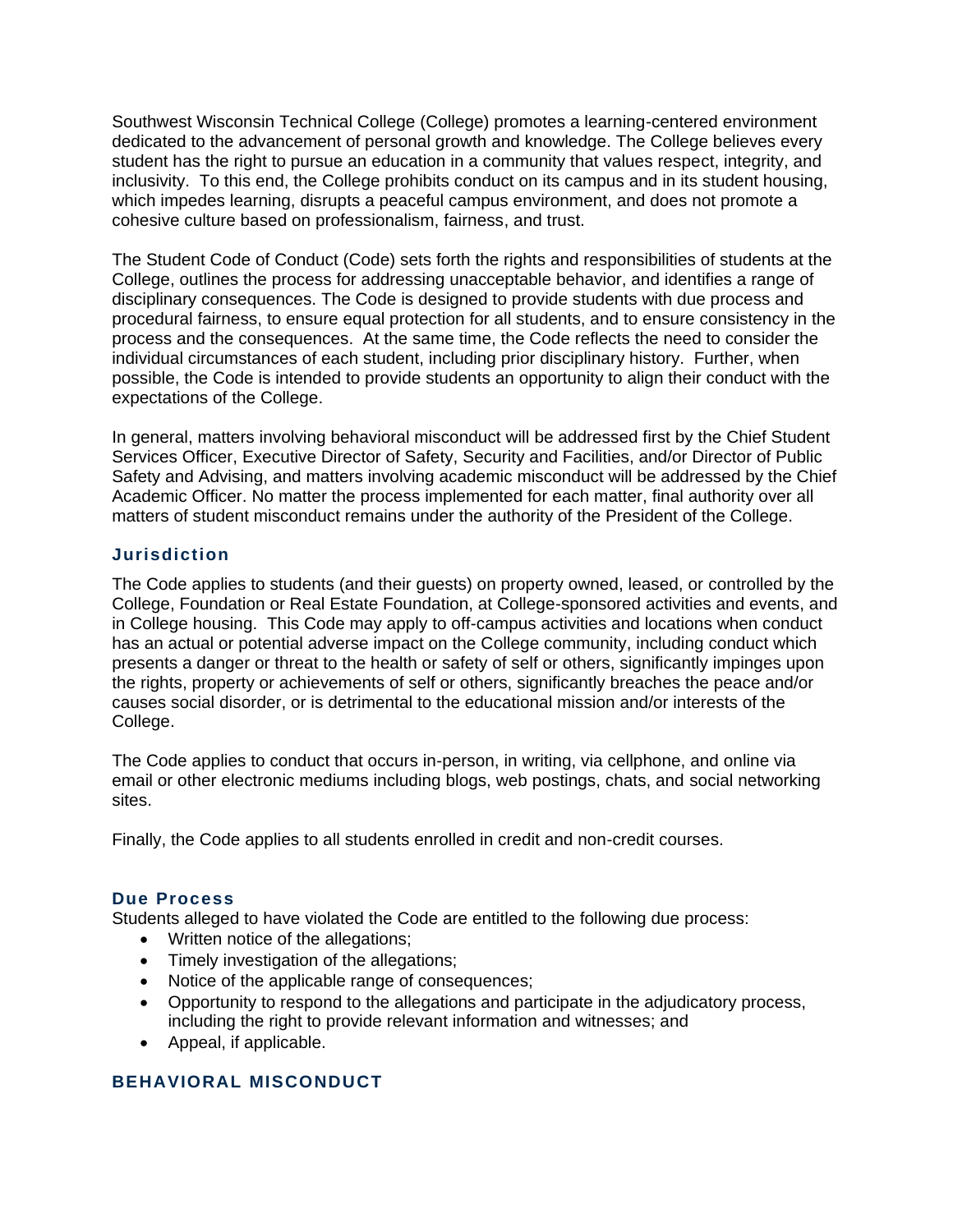The following conduct constitutes a violation of the Code and will subject a student to disciplinary action. Some violations below will also trigger a report to law enforcement.

- *1. Noncompliance with Policies and Procedures -* Noncompliance with College policies and procedures applicable to students (and their guests) and student housing, including the lease and any other applicable housing regulations.
- *2. Noncompliance with Law -* Noncompliance with any local, state, or federal law, including statutes, regulations, and ordinances.
- *3. Failure to cooperate with Southwest Tech administration or faculty -* Failure to appear when requested at conferences, meetings, or hearings; failure to respond to verbal or written inquiries; knowingly furnishing false information, and failure to comply with a reasonable request regarding a Southwest Tech matter.
- 4. Failure to comply with a directive from Southwest Tech employee. Failure to comply with any verbal or written directive communicated in person, in writing, via cellphone, and online via email or other electronic medium.
- *5. Forgery* Alteration or misuse of any College document, record, form, or instrument of identification.
- *6. Trespassing* Unauthorized entry into or use of property owned, leased, or controlled by the College, Foundation or Real Estate Foundation or at College-sponsored events or activities. Unauthorized possession, duplication or use of keys/swipe cards/lock codes to any property owned, leased, or controlled by the College, Foundation or Real Estate Foundation.
- *7. Trademark* Unauthorized use (including misuse) of College names and images;
- *8. Misuse of Technology*  Violation of the College's [Acceptable Use of Information](https://www.swtc.edu/uploadedpdfs/about/policies/Acceptable-Use-of-Information-Technology-Resources.pdf)  [Technology Services Resources Policy,](https://www.swtc.edu/uploadedpdfs/about/policies/Acceptable-Use-of-Information-Technology-Resources.pdf) and otherwise unethical, inappropriate, or illegal use of College technology and IT resources.
- *9. Use of Prohibited Items -* The use of hover boards, drones, fireworks, explosives and other prohibited items is not permitted
- *10. Invasions of Privacy -* Using electronic or other means to record or photograph any person in a location where there is a reasonable expectation of privacy. This includes, but is not limited to, recording or photography in shower/locker rooms, restrooms, and student housing. The storing, sharing, and/or distributing of such unauthorized recordings or photographs by any means is also prohibited.
- *11. Disruptive Behavior* Intentional or reckless conduct that disrupts College operations including, but not limited to: the obstruction of teaching, administration, activities which occur on the College campus (whether or not sponsored by the College); and acts that impair, interfere with, or obstruct the orderly conduct, processes and functions of the College. Classroom disruptions include conduct that a reasonable person would view as substantially or repeatedly interfering with faculty's ability to teach or student's right to learn. [See Classroom Disruptions Below]
- *12. Assault or Battery -* Threats of physical harm or physical harm against another individual.
- *13. Disorderly conduct/fighting* Conduct which is inappropriately loud, lewd, indecent or obscene and conduct that constitutes prohibited behavior in designated areas (e.g. Knox Learning Center, Testing Center, Charley's, housing, laboratory areas), with or without the presence of formal signage.
- *14. Abusive acts* Acts of verbal or physical abuse, or acts which intimidate, harass, threaten, coerce, or otherwise endanger the health or safety of any person or create a hostile learning or working environment.
- *15. Hazing* Doing, requiring or encouraging any forced activity, whether or not the act is voluntarily agreed upon, in conjunction with initiation, admission into, or continued membership or participation in any group that causes or creates a reasonable risk of mental or physical harm or humiliation. Hazing may include: any brutality of a physical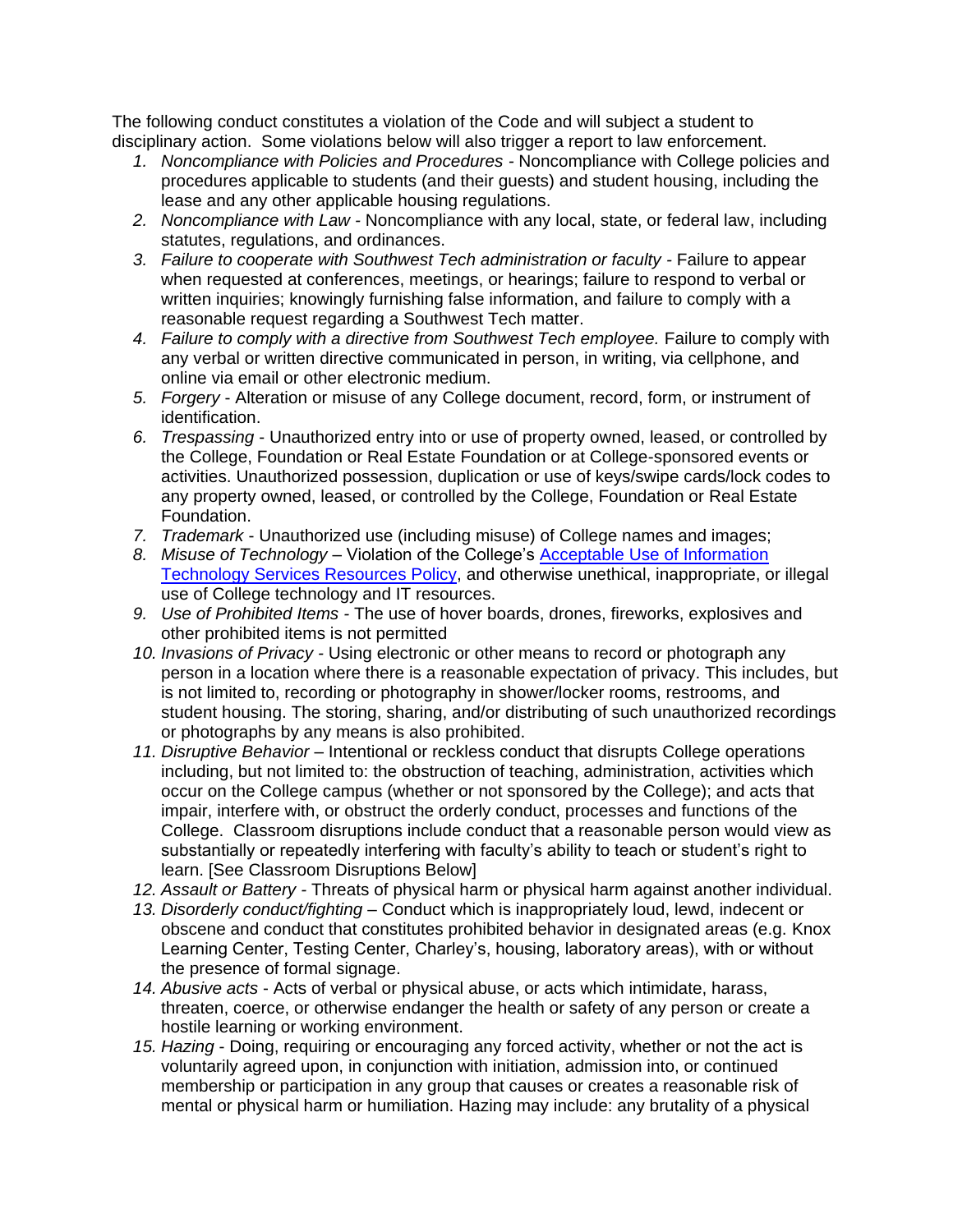nature, such as whipping, beating, or branding; forced consumption of any food, liquor, drug or other substance; forced confinement; or any other forced activity which endangers the physical health or safety of a student.

- *16. Bullying and cyberbullying* Deliberate or intentional behavior, including behavior conducted on computers, cell phones, and other electronic devices, using words or actions, intended to cause fear, intimidation or harm. Bullying and cyberbullying may be repeated behavior and involve an imbalance of power.
- *17. Sexual harassment under Title IX of the Education Amendments*. Sexual harassment under Title IX is defined as follows:
	- a. A College employee conditioning the provision of an aid, benefit, or service of the College on an individual's participation in unwelcome sexual conduct (often called "*quid pro quo*" harassment);
	- b. Unwelcome conduct determined by a reasonable person to be so severe, pervasive, *and* objectively offensive that it effectively denies a person equal access to the College's education program or activity; or
	- c. "Sexual assault" as defined in 20 U.S.C.  $1092(f)(6)A(v)$ , or "dating violence" as defined in 34 U.S.C. 12291(a)(10), "domestic violence" as defined in 34 U.S.C. 12291(a)(8), or "stalking" as defined in 34 U.S.C. 12291(a)(30). Reports of sexual harassment under Title IX will be addressed under the College's Gender Discrimination and Sexual Misconduct (Title IX) policy at: [Gender-](https://www.swtc.edu/uploadedpdfs/about/policies/Gender-Discrimination-Sexual-Misconduct-Title-IX-Pending-Approval.pdf)

[Discrimination-Sexual-Misconduct-Title-IX-Pending-Approval.pdf \(swtc.edu\)](https://www.swtc.edu/uploadedpdfs/about/policies/Gender-Discrimination-Sexual-Misconduct-Title-IX-Pending-Approval.pdf)

- *18. Gender Discrimination and Sexual Misconduct.* Conduct in violation of the College's Gender Discrimination and Sexual Misconduct policy in the Student Handbook [\(https://www.swtc.edu/uploadedpdfs/academic/Student-Handbook.pdf\)](https://www.swtc.edu/uploadedpdfs/academic/Student-Handbook.pdf) 2021-2022, including but not limited to verbal, written or physical conduct that is sufficiently serious (i.e. severe, persistent or pervasive) as to limit or deny an individual's ability to participate in or benefit from the college's programs; unwelcome or unwanted and forced or coerced sexual intercourse or sexual contact; making unwelcome sexual advances, unwelcome requests for sexual favors, unwelcome physical contact of a sexual nature, and/or unwelcome verbal or physical contact of a sexual nature; and sexual abuse of individuals through the exchange of sex or sexual acts for drugs, food, shelter, protection, other basics of life, and/or money.
- *19. Weapons –* Unauthorized use, possession or distribution of weapons, firearms, explosives or hazardous objects or substances on property owned or leased by the College, Foundation or Real Estate Foundation or at College-sponsored events. Weapons include knuckles; a nunchaku or any similar weapon; knives; a knife blade; baton of any type; explosive devices of any type; "look-alike" instruments or weapons (e.g., BB gun, pellet gun, or any instrument designed to look like a weapon); and pepper spray or any other device used in a threatening and/or unlawful manner. The following are exempt from this provision:
	- a. Authorized law enforcement officers in uniform or plain clothes officers with a badge on display.
	- b. Individuals participating in authorized law enforcement training activities.
	- c. Individuals transporting firearms for authorized training classes.
	- d. The possession of handguns is permitted in parking and outdoor areas when in the possession of properly licensed persons to the extent required by law.
	- e. The possession of knives as eating utensils or for the purpose of food preparation or as tools when authorized by an instructor (such as in a lab setting) is permitted.
- *20. Brandishing objects* Displaying, showing, waving, or exhibiting any object in a manner which a reasonable person might find threatening.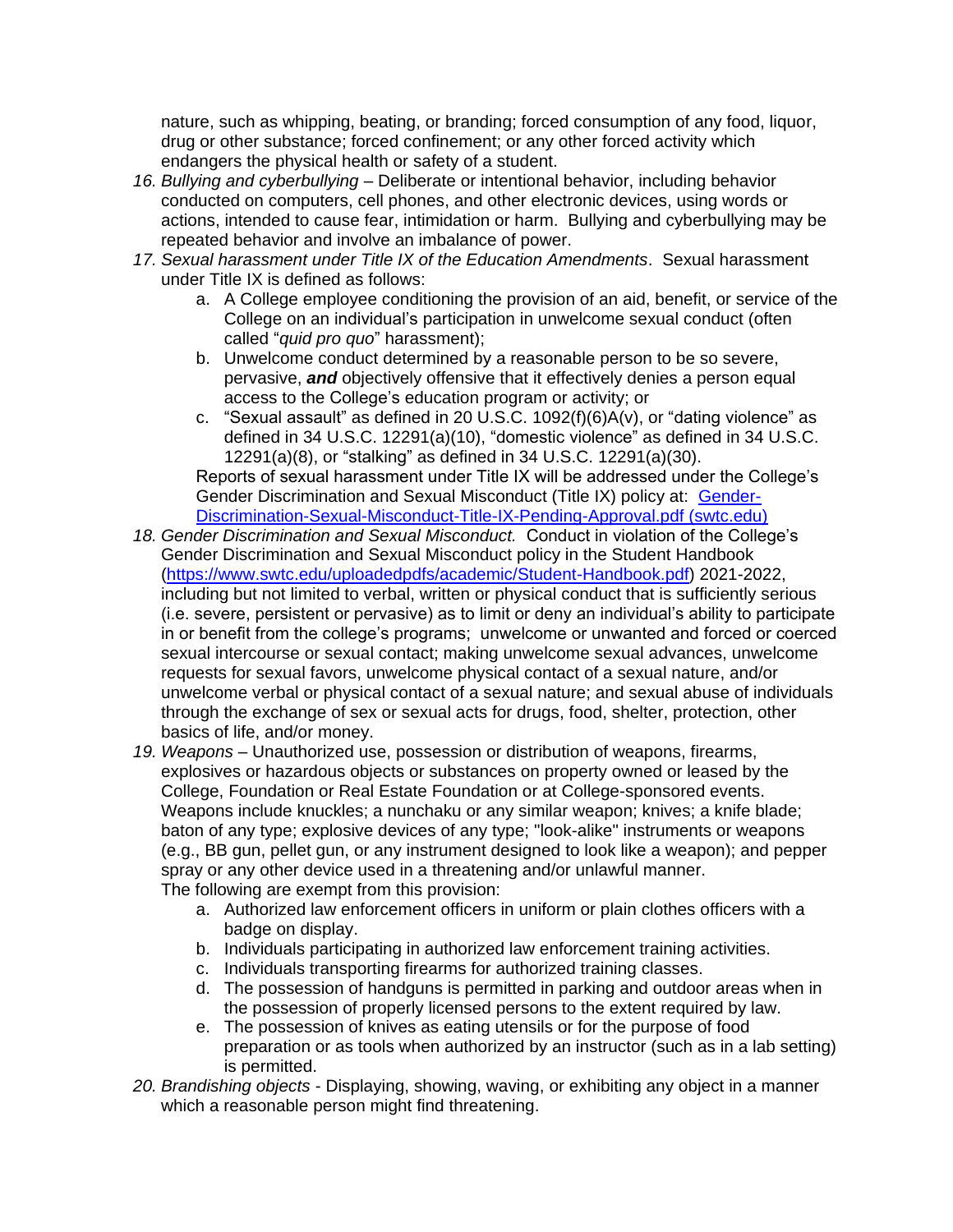- *21. Illegal use of substances* Illegal use, possession, sale, or distribution of controlled substances, associated paraphernalia, and/or alcohol on property owned or leased by the College, Foundation or Real Estate Foundation or at College sponsored activities.
- *22. Retaliatory acts* Conduct that harms, threatens to harm, harasses, intimidates, or bullies for the purpose of discouraging the filing of a complaint or acting as a witness in a complaint proceeding or for the purpose of reprisal against any person or group who initiated a complaint or any person who acted as witness in such a proceeding.
- *23. Theft* Intentional and unauthorized taking of property owned or leased by the College, Foundation or Real Estate Foundation or property of any visitor or member of the College Community.
- *24. Damage to Property* Intentional damage to property owned, leased, or controlled by the College, Foundation or Real Estate Foundation or property of any visitor or member of the College Community.
- *25. False reports* Knowingly making false reports of an alleged occurrence or impending occurrence knowing that such false report is likely to cause: evacuation of a building, place of assembly, or transportation facility; public inconvenience or alarm; or an emergency response.
- *26. Endangering Safety* Failing to report a fire, interfering with the response of the College or public officials to emergency calls or engaging in similar conduct which demonstrates a disregard for safety or property. Endangering safety may occur due to action (e.g., making a bomb threat or pulling a fire alarm) or inaction (e.g., failing to report).

### **Classroom Disruptions**

Both instructors and students have a right to an educational environment which is conducive to learning. It is the responsibility of instructors to create and maintain this environment in individual classes. Nothing in the Code is intended to infringe upon the academic freedom of instructor or student. To this end, the College will adhere to two fundamental principles:

- 1. Students have the right to express opinions germane to the subject matter of a course.
- 2. Instructors have the right to guide classroom discussion and to set reasonable time limits on discussion.

The responsibility for striking a balance between these principles rests with instructors.

**Disruptive Behavior:** Disruptive behavior includes conduct in and out of the classroom that a reasonable person would view as substantially or repeatedly impairing, interfering with, or obstructing the orderly conduct, processes, and functions of the College or the rights of other members of the College community to teach or learn.

If a student is disruptive in class, the instructor will generally first talk with the student informally outside of class to articulate the problem and expectations clearly. Under most circumstances, the instructor will address the behavioral disruptions outside of class.

If a student engages in behavior disruptive to the learning environment, the student may be denied access to the classroom upon the instructor's determination that the behavior impedes student learning and/or the health and safety of peers, self, or the staff. The instructor will notify the immediate supervisor of the disruptive activity, and the instructor and Academic Program Dean will determine best course of action, up to and including denied access and/or dismissal of the course. This restriction of access may apply to online classrooms as well as face-to-face classrooms.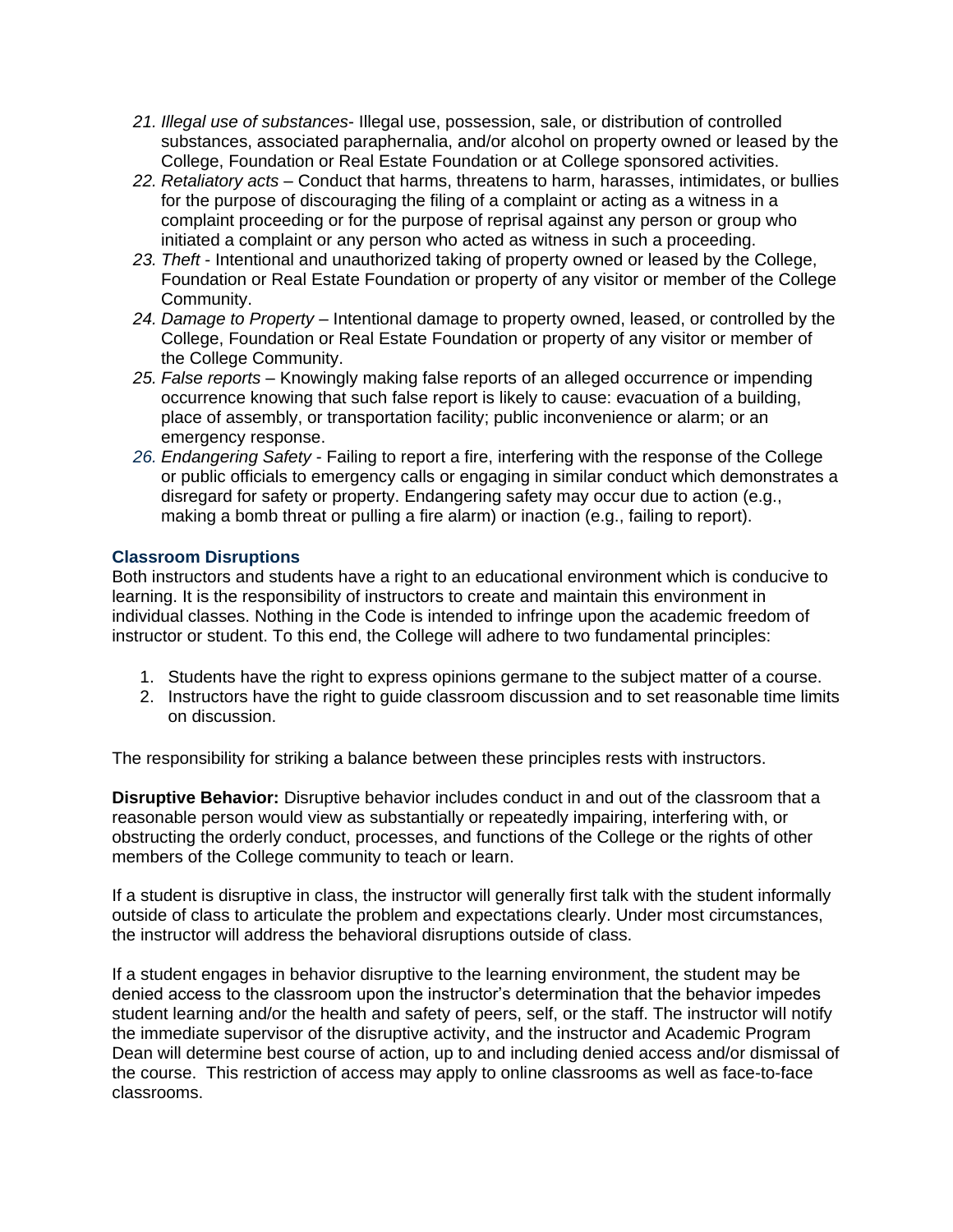In some instances, it may be necessary to dismiss the student from class immediately for that class period only and discuss the matter after class. The instructor is strongly encouraged to document the meeting and all other activity. When a student is denied access to the classroom due to behavioral misconduct, the related Academic Program Dean and Chief Academic Officer will be notified within three (3) business days. Students who are removed from class have a right to due process procedures to ensure fair treatment in such circumstances.

If the instructor feels that there is an immediate threat to the health or safety of others, the instructor will call 9-911(from a college phone) or 911 from a mobile device and then call the Executive Director of Facilities, Safety and Security. A Behavioral Intervention Team ticket MUST be submitted if a faculty or staff members feels there is a threat to safety and security.

**Common Disruptive Behaviors:** Examples of disruptive behavior include, but are not limited to:

- Persistent late arrival or departure that disrupts the class
- Repeated cell phone use during class
- Intentionally disrupting class with use of language or physical behaviors
- Loud and/or frequent interruption of class flow with inappropriate questions or remarks
- Persistent contact outside of class that hampers the instructor's ability to do normal work or assist other students
- Belligerent behavior
- Verbal and/or physical threats
- Threatening or harassing emails, letters, messages or voicemails
- Inappropriate contact at the instructor's home
- Any behavior indicating a romantic or obsessive interest
- Distressing, disturbing or other dangerous behaviors

Disruptive behavior, particularly when such behavior is repeated, threatening, harassing or dangerous, is a violation of the Student Code of Conduct and shall be handled accordingly.

#### **Behavioral Misconduct Procedure & Sanctions**

Any member of the College community may report a violation of the Code. Individuals who report a violation are referred to as "complainants" and individuals alleged to have violated the Code are referred to as "respondents." Reports should be made using the reporting form on the college website or reported directly to the Chief Student Services Officer. Reports should be sent as soon as possible following the alleged conduct to ensure timely investigation. All reports of behavioral misconduct made to other College employees will be referred to the Chief Student Services Officer or designee.

Complaints of behavioral misconduct will be addressed through the procedures set forth below. Complaints of sexual harassment under Title IX of the Education Amendments of 1972 will be addressed under the College's Gender Discrimination and Sexual Misconduct (Title IX) policy at: [Gender-Discrimination-Sexual-Misconduct-Title-IX-Pending-Approval.pdf \(swtc.edu\)](https://www.swtc.edu/uploadedpdfs/about/policies/Gender-Discrimination-Sexual-Misconduct-Title-IX-Pending-Approval.pdf)

Generally, the process for addressing reports of behavioral misconduct will be completed within sixty (60) days although the College reserves the right to extend the timeline when necessary to complete an investigation.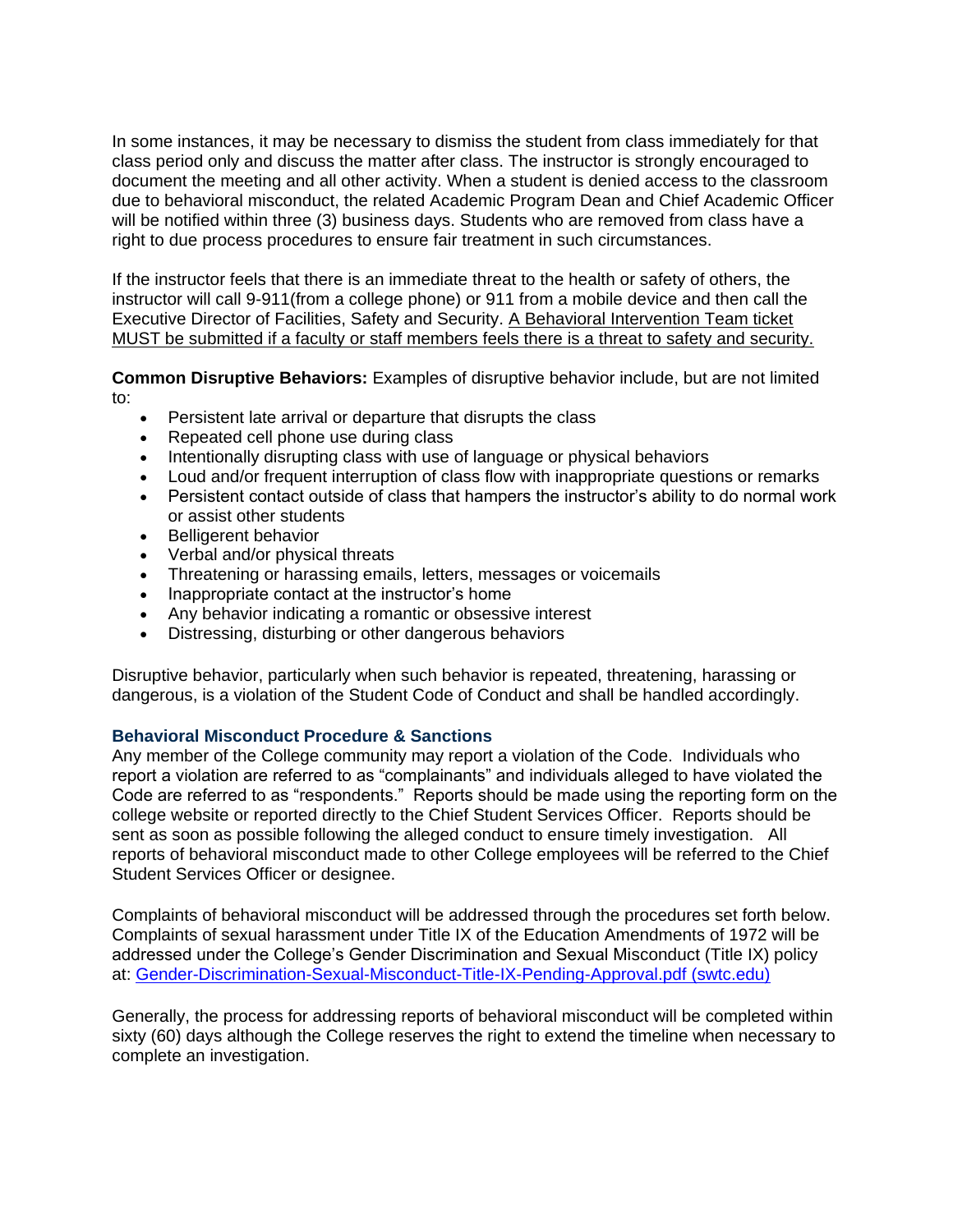**Note:** When the severity of the circumstances warrants, the Chief Student Services Officer, Executive Director of Facilities, Safety, & Security, Director of Public Safety & Advising, Vice President of Administrative Services, Chief Human Resources Officer, and/or President may impose upon the respondent a temporary suspension or separation from the College, including classes and College housing.

# **Step 1:**

# **Notification of Incident**

- Upon receipt of a report, the Chief Student Services Officer or designee will determine if the report alleges a violation of the Code. If so, the Chief Student Services Officer will designate assigned College officials to take the following steps:
	- Contact law enforcement, if appropriate.
	- Meet with the complainant to understand the nature of the report and offer supportive services.
	- Gather other relevant information, if necessary.
	- Report to the Chief Student Services Officer who will determine whether to initiate an informal or formal resolution process.
	- Provide written notice to the respondent and complainant of the allegations in the report and inform them whether the College will initiate a formal or informal resolution process.

### Informal Resolution

- When both a complainant and respondent agree to informal resolution and an informal resolution process is warranted, the Chief Student Services Officer will conduct the informal resolution process.
- During the process, the respondent will be given the opportunity to respond and provide information relevant to the allegations in the report.
- If needed, the Chief Student Services Officer will seek additional relevant information from the complainant or other witnesses.
- Following completion of the informal resolution process, the Chief Student Services Officer will notify the complainant and respondent (if appropriate) of the outcome.
- Matters resolved through informal resolution often involve sanctions such as:
	- o Service requirements
		- o Restitution
	- o Loss of privileges
	- o Education Requirements

### **Step 2:**

### **Notification & Investigation**

- If a formal resolution process is warranted, the Executive Director of Safety, Security and Facilities, and/or Director of Public Safety and Advising will take the following steps:
	- Conduct a thorough investigation which includes the following:
		- $\circ$  Interview complainant, respondent, relevant witnesses, and College officials, if appropriate.
		- o Review relevant documents including: student records, disciplinary records, police reports, and audio and video recordings.
		- o Review College policies and procedures.
	- After gathering all relevant information, meet with the respondent, share the information obtained, and provide respondent an opportunity to respond to the information.
	- If needed, conduct additional interviews or gather additional information.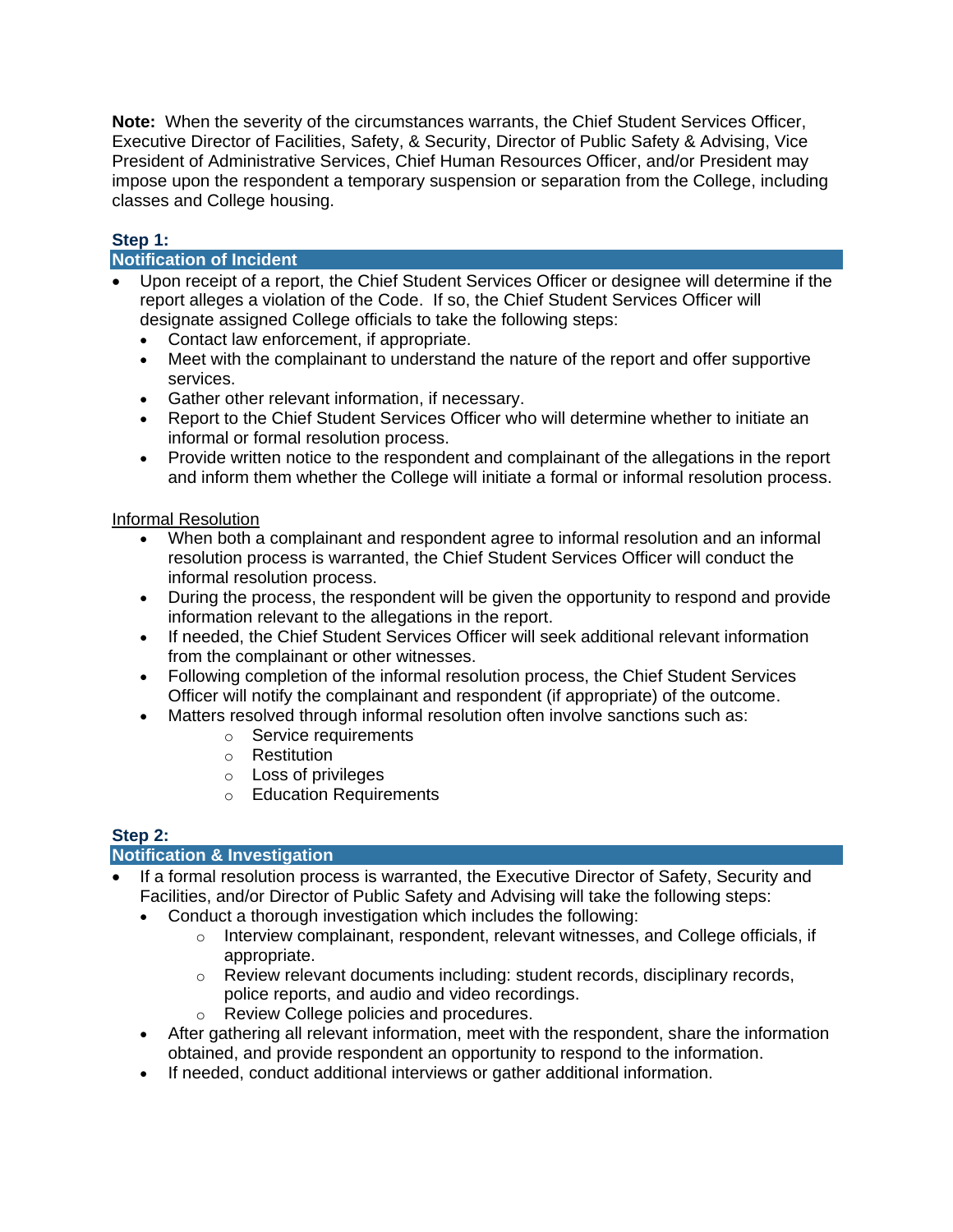# **Step 3:**

### **Findings & Sanctions**

- Upon completion of the investigation, the Chief Student Services Officer will review the evidence and make findings based on a preponderance of evidence standard (whether a violation is more likely than not).
- Based on the findings, the Chief Student Services Officer will determine appropriate sanctions, in conjunction with other college officials when appropriate. The respondent will be notified in writing, delivered by email, mail or in person, of the findings and disciplinary sanctions (Decision).
- The Chief Student Services Officer is given broad authority to determine sanctions, based on the best interest of the respondent, complainant, other individuals, and the College. Discipline may include one or more sanctions listed below. All Decisions regarding behavioral misconduct will be maintained by the College in accordance with state and federal law.

# **Sanctions for Behavioral Misconduct**

The range of outcomes, consequences, and sanctions include, but are not limited to:

- 1. *Verbal reprimand* Verbal notice to the student that his/her actions are inappropriate and the individual must act more responsibly in the future.
- 2. *Written reprimand* Written notice to the student that his/her actions are inappropriate and the individual must act more responsibly in the future.
- 3. *Corrective Action* Required corrective action including, but not limited to, academic counseling, substance abuse screening, writing a letter of apology, etc.
- 4. *Educational program* Enrolling in an educational program addressing the related issues. Referral to an off-campus education program may be recommended.
- 5. *Loss of privileges/access* Denial of specified privileges for a designated period of time such as a restriction from hosting visitors and/or guests in housing; prohibitions on entering a specified housing facility; restriction from College-sponsored extracurricular activities or work positions on campus; other restrictions, as approved by the Chief Student Services Officer or designee.
- 6. *Restitution/Compensation.* Monetary penalties for loss, damage, or injury.
- *7. No Contact Directive.* Directive to avoid all contact with complainant or other individual including via in-person, email, cellphone, social media, or other electronic medium.
- 8. *Mandated Housing Reassignment* Immediate relocation of the respondent to another housing residence.
- 9. *Probation* Probation for a designated period of time. Additional disciplinary sanctions will be imposed if the student engages in behavioral misconduct during the probationary period.
- 10. *Housing Probation* Housing probation for a designated period of time. Additional disciplinary sanctions will be imposed if the student engages in behavioral misconduct during the probationary period.
- 11. *Disciplinary Suspension* Suspension results in separation from the College for a specific minimum period of time, after which the respondent is eligible to return, usually after meeting certain conditions. During the suspension period, the student is banned from property owned, leased, or controlled by the College, Foundation or Real Estate Foundation, including student housing and is banned from school-sponsored events and activities. The sanction may be enforced with a trespass action as necessary. Students suspended for disciplinary reasons are not entitled to any refund of tuition or housing fees.
- 12. *Housing Suspension* Separation from the student housing area for a specific period of time, after which the student may be eligible to return. During the suspension period, the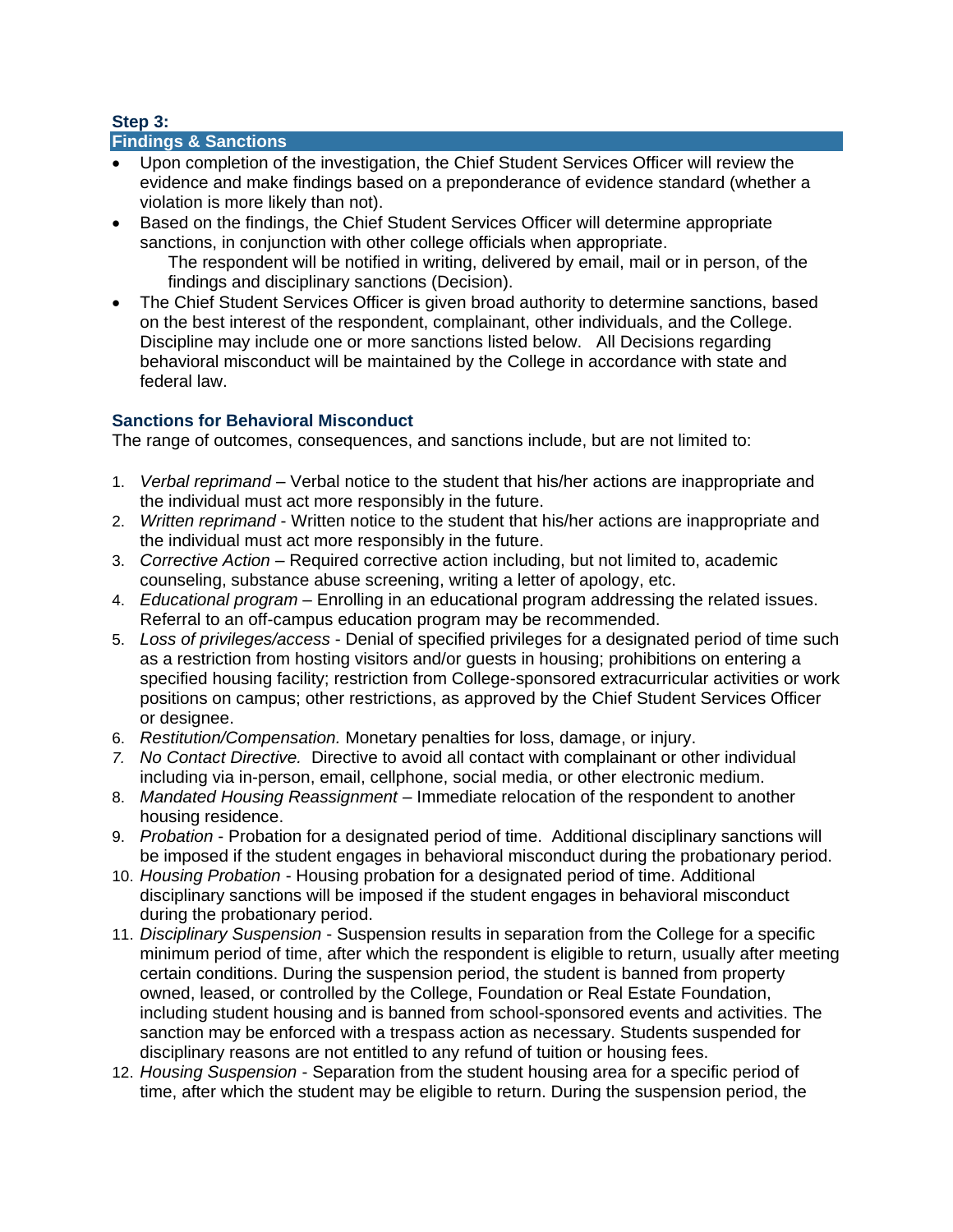student is banned from student housing. The sanction may be enforced with a trespass action as necessary. Students suspended for disciplinary reasons are not entitled to any refund of housing fees.

- 13. *Expulsion* A permanent separation from the College. The student is banned from property owned, leased, or controlled by the College, Foundation or Real Estate Foundation, including student housing, and at College-sponsored events. This sanction may be enforced with a trespass action as necessary. Students that are expelled for disciplinary reasons are not entitled to any refund of tuition or housing fees.
- 14. *Housing Expulsion* Permanent removal of the student from student housing. The sanction will most likely result in a permanent ban from all student housing properties. Students dismissed from student housing for disciplinary reasons are not entitled to any refund of housing fees.
- 15. *Academic Removal* Removal of student from an academic course ("W" grade shown on transcript).
- 16. *Confiscation of Prohibited Property* Confiscation of illegal or prohibited items for specified period of time. Any controlled substances, including alcohol, will be discarded or turned over to law enforcement.

# **Step 4:**

### **Seeking an Appeal**

- Within five (5) business days of the date of the Decision, the respondent may request an appeal, in writing, on the following basis:
- To consider new evidence, unavailable or not considered during the original investigation which may substantially impact the original finding or sanction. A summary of this new evidence and its potential impact must be included with the appeal request.
- A procedural or substantive error occurred that significantly impacted the outcome of the Decision. The specific error(s) alleged to have occurred must be identified in the appeal request.
- The sanctions imposed are substantially outside the guidelines set by the College for this type of offense or the cumulative conduct record of the responding student.
- Written appeals based on new evidence should be submitted to the Chief Student Services Officer.
- Written appeals based on procedural error or disproportionate sanctions should be submitted to the Chief Academic Officer
- If an appeal is not timely or warranted under these procedures, the Decision will be final.

### Appeal Based on New Evidence

Upon receipt of an appeal based on new evidence, the Chief Student Services Officer, or designee, shall:

- o Notify the complainant or respondent when appropriate under the law.
- o Review the appeal to determine if the appeal is warranted.
- o Notify the appellant, in writing, whether the appeal is granted or denied and the basis for that decision.
- o If an appeal is warranted, review all new evidence submitted to determine if it substantially impacts the findings or sanctions in the original Decision.
- $\circ$  If not, notify the appellant, in writing, that for this reason, the Decision is affirmed.
- $\circ$  If the new evidence substantially impacts a finding or sanction, conduct further investigation if necessary.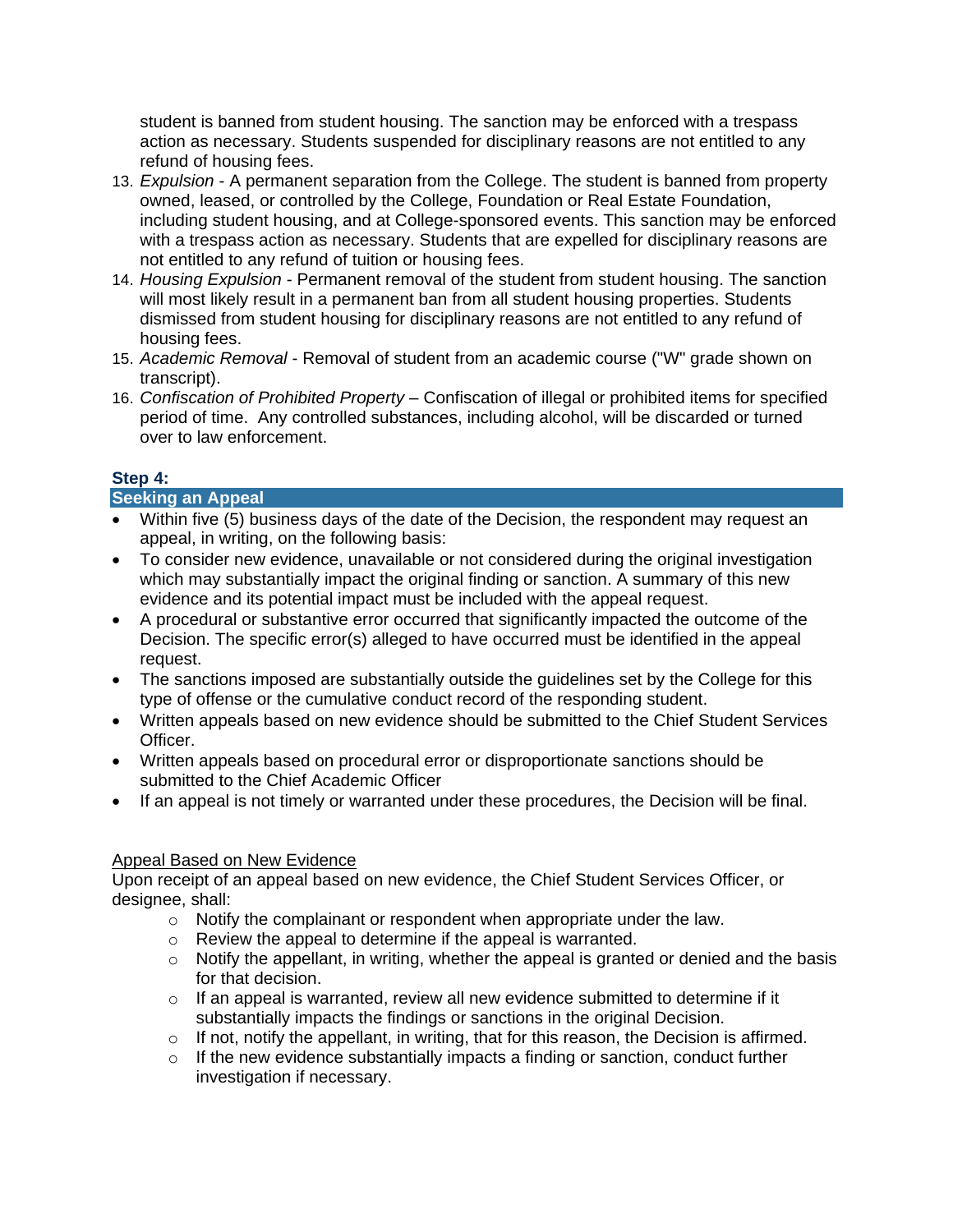$\circ$  Notify the appellant, in writing, whether the Decision is affirmed, reversed, or modified.

#### Appeals Based on Procedural Error or Disproportionate Sanctions

Upon receipt of an appeal based on procedural error or disproportionate sanctions, the Chief Academic Officer, or designee, shall:

- o Notify the complainant or respondent when appropriate under the law.
- o Review the appeal to determine if the appeal is warranted.
- $\circ$  Notify the appellant, in writing, whether the appeal is granted or denied and the basis for that decision.
- o If an appeal is warranted, convene an Appeals Panel.

# **Step 5:**

#### **Appeal**

If an appeal is warranted, the appeal process shall commence within fifteen (15) business days after the written appeal request is received by the Chief Student Services Officer or Chief Academic Officer.

*See Appeals Panel Guiding principles for further details.*

### **Step 6:**

#### **Notification of Appeal Outcomes**

- The decision of the Chief Student Services Officer (for appeals on the basis of new evidence) or Appeals Panel (for appeals on the basis of a procedural error or disproportionate sanctions) is final.
- Within two (2) business days following a decision by the Chief Student Services Officer or Appeals Panel, the Chief Student Services Officer shall notify the appellant, in writing, of the decision and implement any issued sanctions.

Note: Decisions with respect to disciplinary matters will be treated as confidential student records subject to the Family Educational Rights and Privacy Act.

#### **Parental Notification**

The College reserves the right to notify parents/guardians of dependent\* students of violations of the Code, and may do so for drug and alcohol violations. The College may also notify parents/guardians of all students who are under the age of 21 of drug and alcohol violations. (\*A dependent is defined by FERPA as a student who is dependent for tax purposes.)

# **MISCONDUCT AND POSSIBLE SANCTIONS**

The table below sets forth the general range of sanctions for student misconduct. Students should note that the College reserves the right to issue additional and/or different sanctions should individual circumstances warrant. In doing so, the College may consider factors including, but not limited to, prior violations, severity of conduct, effect of conduct on other students and staff, number of individuals affected, and opportunity for education, resolution, and restorative justice.

| Behavioral        | <b>Possible Sanctions</b> |
|-------------------|---------------------------|
| <b>Misconduct</b> |                           |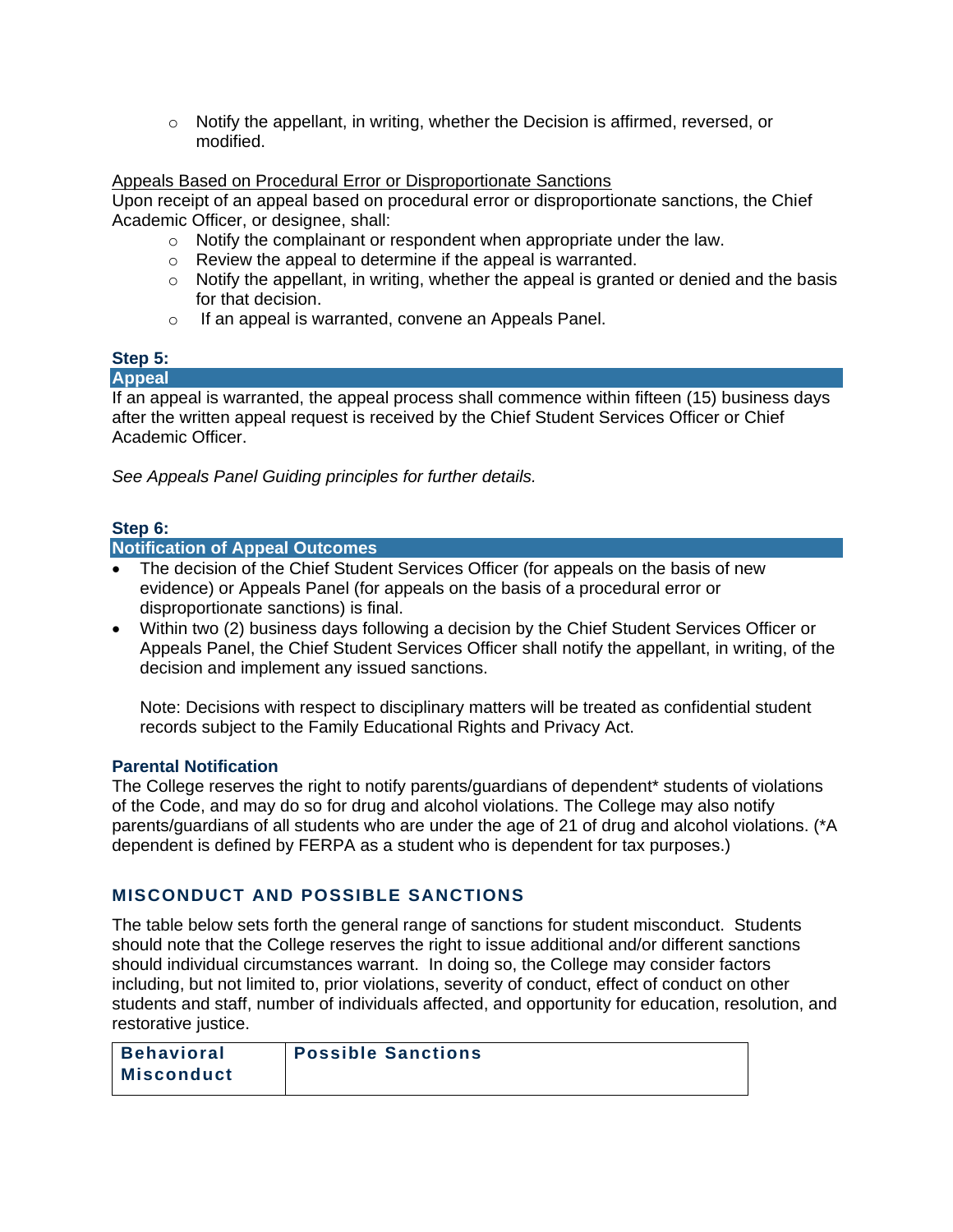| <b>Abusive Acts</b>                              | Written reprimand, Corrective action, Educational<br>program, Probation, Housing probation, No contact<br>directive, Disciplinary suspension, Housing suspension,<br>expulsion, Housing expulsion                    |
|--------------------------------------------------|----------------------------------------------------------------------------------------------------------------------------------------------------------------------------------------------------------------------|
| Bullying and<br>cyberbullying                    | Verbal reprimand, Written reprimand, Educational<br>program, Corrective action, Probation, Housing probation,<br>Disciplinary suspension, Housing suspension, Expulsion,<br>Housing expulsion                        |
| Damage to Property                               | Corrective action, Probation, Housing probation,<br>Restitution/Compensation, Loss of privileges/access                                                                                                              |
| <b>Disruptive Behavior</b>                       | Verbal reprimand, Written reprimand, Corrective action,<br>Probation, Housing probation                                                                                                                              |
| Noncompliance with<br>Policies and<br>Procedures | Verbal reprimand, Written reprimand, Corrective action,<br>Educational program, Loss of privileges/access, Probation,<br>Housing probation                                                                           |
| <b>Sexual Harassment</b>                         | Educational program, Probation, No Contact Directive,<br>Housing Probation, Disciplinary suspension, Housing<br>suspension, Expulsion, Housing expulsion                                                             |
| <b>Sexual Misconduct</b>                         | No Contact Directive, Expulsion, Housing Expulsion                                                                                                                                                                   |
| Substance abuse -<br>first offense               | Written reprimand, Educational program, Probation,<br>Housing Probation, Confiscation of prohibited property                                                                                                         |
| Substance abuse -<br>repeat offense              | Educational program, Probation, Housing probation,<br>Mandated housing reassignment, Disciplinary suspension,<br>Housing suspension, Confiscation of prohibited property,<br><b>Expulsion, Housing Expulsion</b>     |
| <b>Theft</b>                                     | Probation, Housing probation, Restitution/Compensation,<br>Loss of privileges/access, Disciplinary suspension,<br>Housing suspension                                                                                 |
| Use of Prohibited<br>Items                       | Verbal reprimand, Written reprimand,<br>Restitution/Compensation, Loss of privileges/access,<br>Probation, Housing probation                                                                                         |
| Weapons                                          | Housing suspension, Housing expulsion, Confiscation of<br>prohibited property, Probation, Housing probation,<br>Suspension, Housing suspension, Expulsion, Housing<br>expulsion, Confiscation of prohibited property |

# **ACADEMIC MISCONDUCT**

Students are expected to operate with Academic Integrity. The following issues are identified as Academic Misconduct and warrant formal sanctions:

- 1. Seeking to claim credit for the work or efforts of another without authorization or citation.
- 2. Using unauthorized information, materials, or fabricated data in any academic exercise.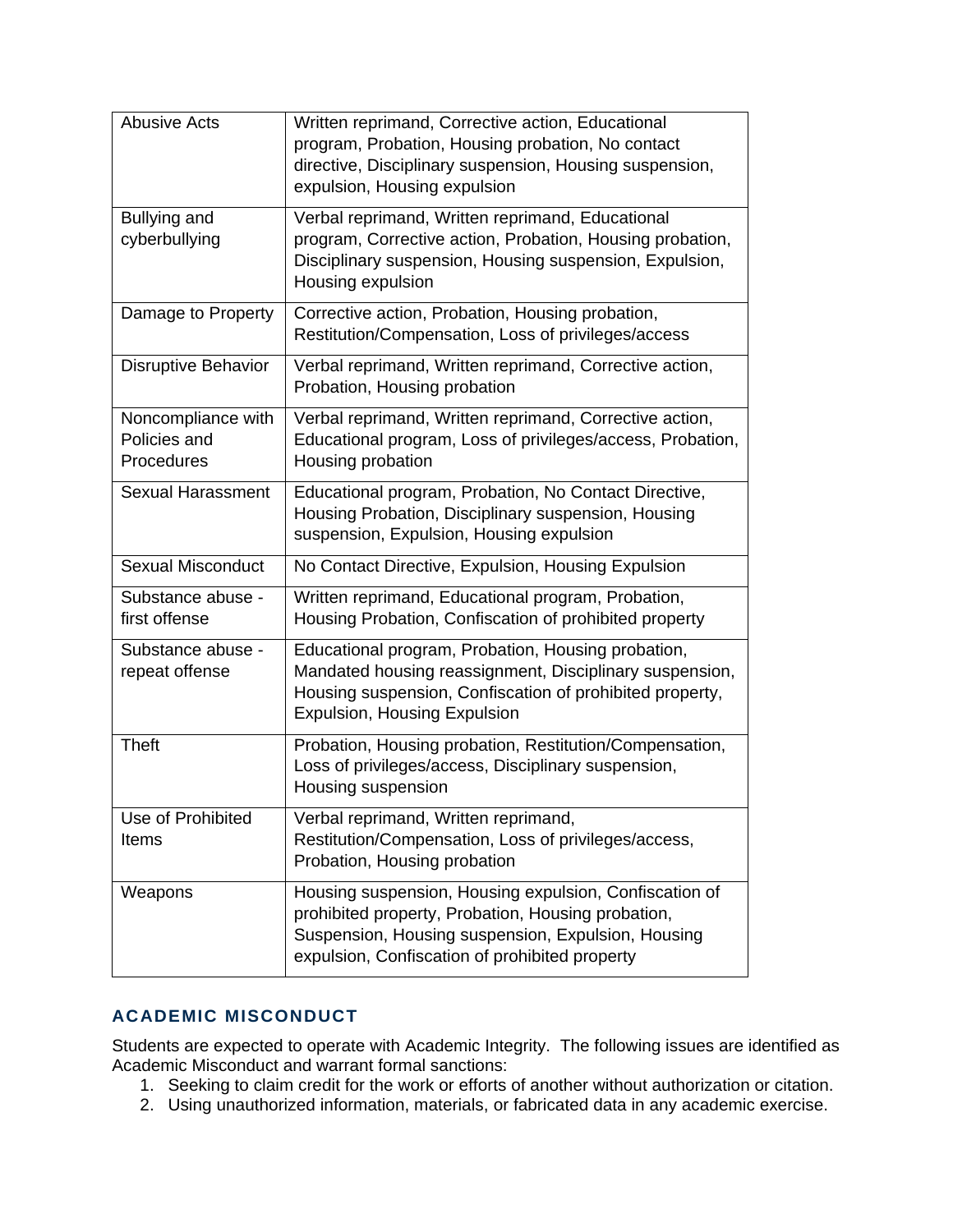- 3. Forging or falsifying academic documents or records or otherwise purposely furnishing false information to the College in connection with academic work.
- 4. Intentionally impeding or damaging the academic work of others.
- 5. Engaging in conduct aimed at making false representation of a student's academic performance.
- 6. Cheating on an examination, including the unauthorized use of information, materials or aids, or use of unauthorized additional time (special needs accommodations require approval of instructor and Disability Support Services staff).
- 7. Asking another student, verbally or in writing, to share information about the contents of an examination or assessment, without written permission from the instructor, specific to that examination or assessment.
- 8. Submitting, without the explicit approval of the course instructor, work previously presented in another course.
- 9. Violating course rules as contained in the course syllabus or other information provided to the student.
- 10. Violating program policies, professional standards and/or regulations as established by a division or department and made available to students.
- 11. Assisting other students in any of these acts.

# **Academic Consequences and Sanctions**

Academic Misconduct will be addressed by the procedure set forth below.

**Step 1:**

**Notification of Incident and Instructor Investigation**

If an instructor suspects that a student has engaged in academic misconduct, the instructor will:

- Notify the Academic Division Dean.
- Notify, in writing, the student alleged to have engaged in the conduct.
- Commence an investigation.

Investigation of academic misconduct

- The student shall be afforded an opportunity to respond to the alleged misconduct, including providing relevant documentation or other evidence, and identifying relevant witnesses.
- Generally, an investigation will be completed within five (5) business days.

### **Step 2:**

### **Instructor Findings and Sanction**

- If the instructor determines that no academic misconduct occurred, the matter will be considered concluded.
- If the instructor determines that academic misconduct occurred, the instructor and Academic Program Dean shall take one of the actions below.
	- 1. Determine appropriate academic sanctions and notify the student, in writing, of the determination and sanctions (Decision), which may include any of the following:
		- Documented verbal reprimand
		- Written reprimand
		- Removal of student from course
		- Required resubmission of the work to be graded on its merits
		- A lower grade on the particular assignment or test
		- A failing grade on the particular assignment or test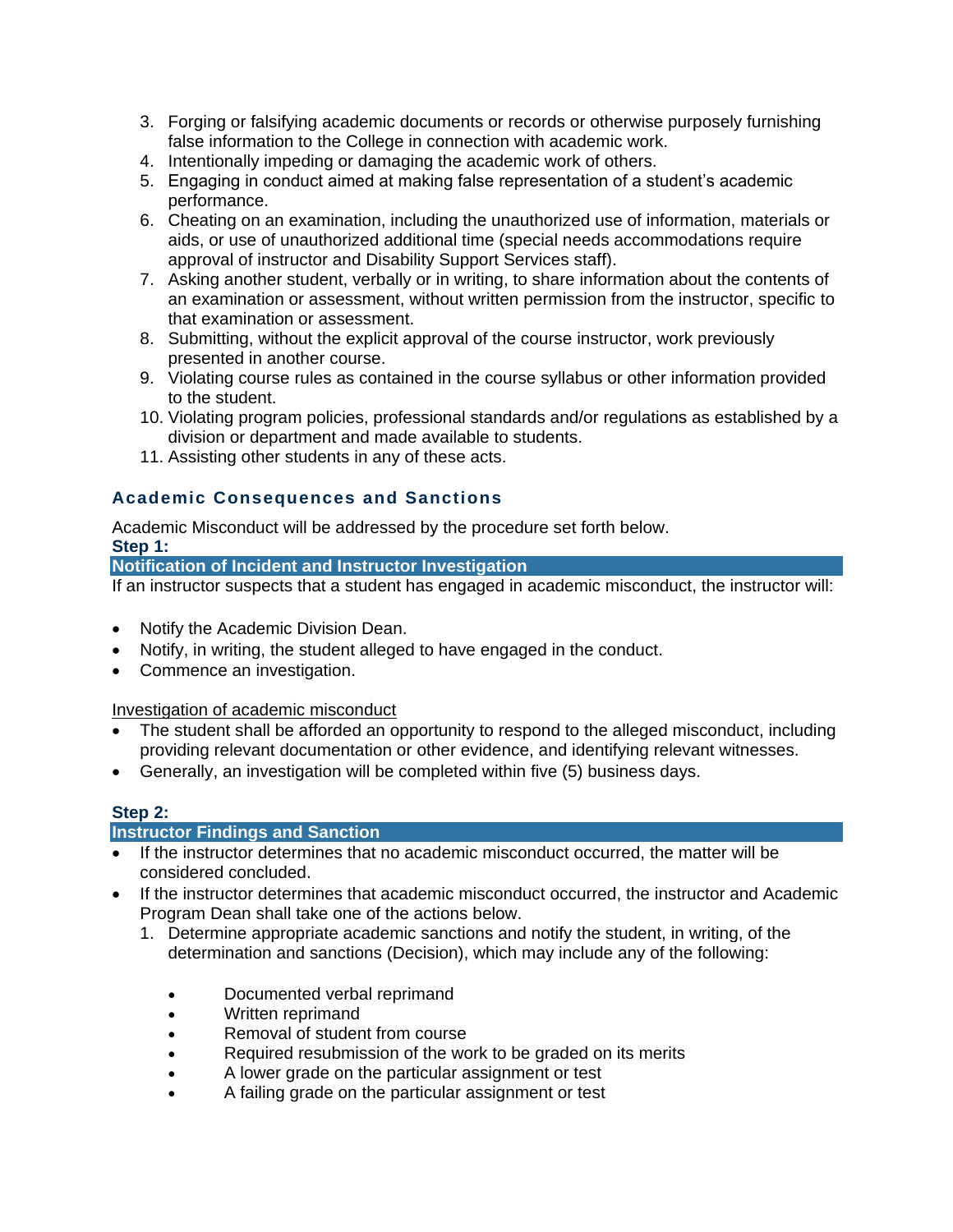- A lower grade in the course
- A failing grade in the course

-OR-

2. If the instructor determines that the above sanctions are inadequate, the instructor will refer the matter to the Academic Division Dean for elevated sanctions. In such case, the Academic Program Dean will notify the student, in writing, that the matter has been referred for elevated sanctions.

# **Step 3:**

### **Elevated Sanctions**

- Upon referral of academic misconduct for elevated sanctions and review of the instructor's Decision, the Academic Division Dean may impose additional sanctions, including any of the following:
	- Removal of the student from the course in progress (optional: ("W" grade shown on transcript))
	- Removal of the individual from student worker positions, athletic teams, or other studentrelated activities
	- Place the student on Disciplinary Probation
	- Impose Disciplinary Suspension
	- Expel the student from the College
- The Academic Division Dean will notify the student, in writing, of all sanctions issued.
- Two Academic Code violations (including classroom sanctions in Step 2 and elevated Sanctions in Step 3) may result in suspension from Southwest Tech for a period of two (2) years. Prior to re-enrollment, the student will be required to meet with the Academic Division Dean and satisfy other conditions of enrollment, if appropriate. Any further violations may result in permanent expulsion from the college.

# **Step 4:**

### **Appeal**

- Students have three (3) business days from receipt of a written Decision from the instructor or Academic Program Dean to request an appeal.
- The appeal must be in writing, directed to the instructor (if sanctions were issued by instructor) or Academic Program Dean (if elevated sanctions were issued) and provide information that supports an appeal for one of the following reasons:
	- To consider new evidence, unavailable or not considered during the original investigation, which could substantially impact the original findings or sanction. A summary of this new evidence and its potential impact must be included.
	- A procedural or substantive error occurred that significantly impacted the outcome of the Decision.
	- The sanctions imposed are disproportionately outside the guidelines set by Southwest Tech for this type of offense or the cumulative conduct record of the responding student.
- All appeals shall be referred to the Chief Academic Officer to determine if the appeal is timely and meets the criteria above. If the matter is not eligible for appeal, the original finding and sanctions will be final.
- If the appeal meets all required criteria, the Chief Academic Officer may review the appeal or refer the appeal to an Appeals Panel.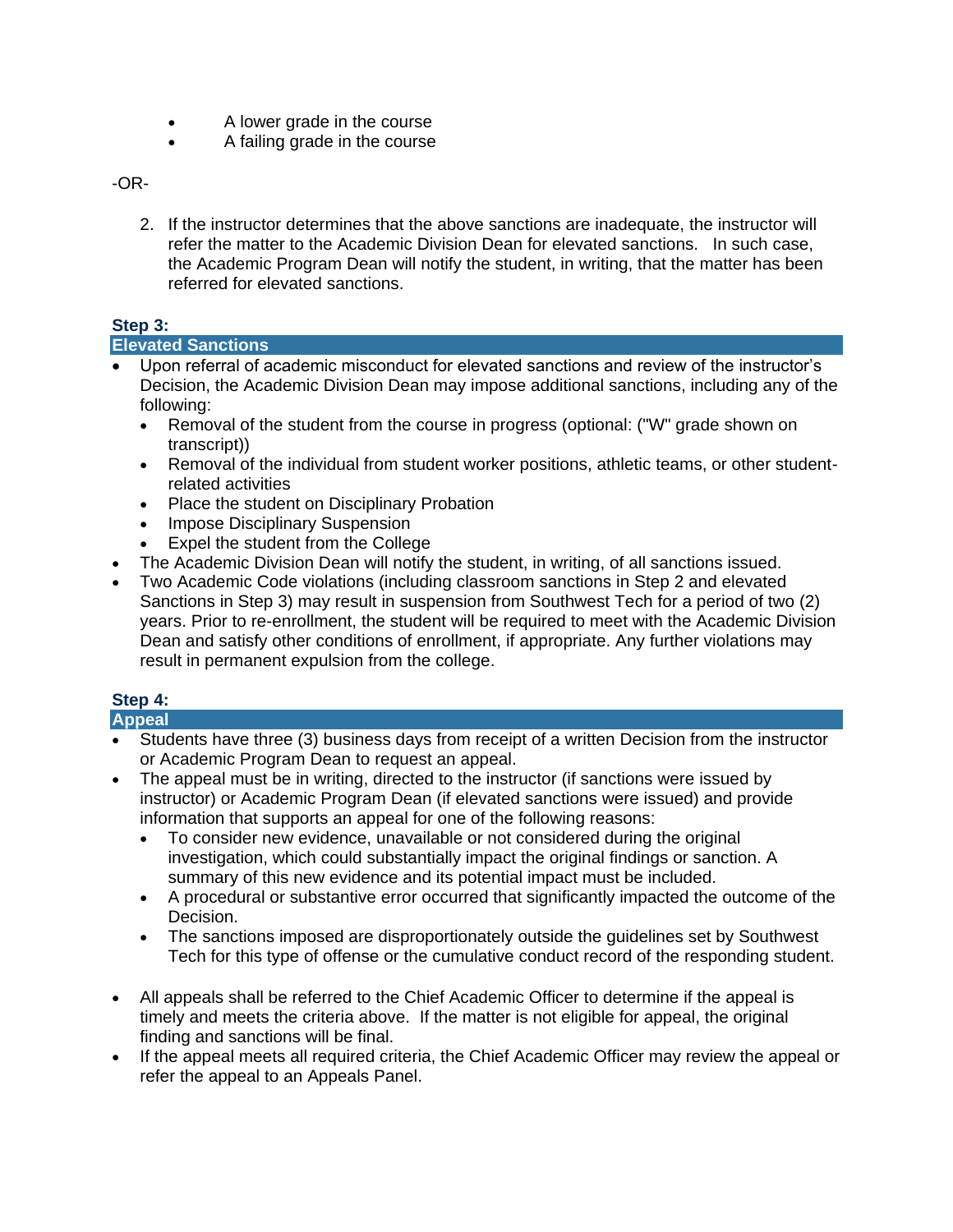• The Chief Academic Officer will notify the student, in writing, whether the appeal was granted and how it will be reviewed.

# **Step 5:**

**Appeal** 

- Generally, appeals will be conducted within fifteen (15) business days after receipt of a student's request, unless additional time is needed and approved by the Chief Academic Officer.
- The appeal review is limited to the documentation presented in the written appeal.
- On review, the Appeals Panel or Chief Academic Officer will prepare a report with findings and make a determination to do one of the following:
	- Affirm the Decision in whole
	- Affirm the Decision with modifications
	- Reverse the Decision and dismiss the complaint
	- Reverse the Decision and order further investigation

*See Appeals Panel Guiding principles for further details.*

#### **Step 6:**

#### **Notification of Appeal Outcome**

• The decision of the Appeals Panel or Chief Academic Officer is final. The Chief Academic Officer will implement the final decision. The Chief Academic Officer will notify the student of the decision, in writing, within two (2) business days following completion of the appeal.

# **GRADE DISPUTE**

#### **Assignment, Project and Test Grades**

Students who wish to dispute a grade received during the semester, other than the final grade (e.g., grade on a test, essay, homework, performance, computer program project), may do so informally by discussing the matter with the instructor who issued the grade. However, the instructor's decision is final and may not be further appealed.

#### **Final Grade Dispute**

When a student believes that the final grade he/she has received in a course is inaccurate or unjustified, the student must use the following dispute procedures:

- 1. Within thirty (30) business days from posting of the final grade, the student shall contact the instructor who issued the final grade and discuss the grade in question. If the student is unable to contact the instructor, he or she may seek assistance through the Academic Program Dean. The instructor shall provide a written response to the student within five (5) business days of discussing the grade with the student.
- 2. If the student and instructor are not able to resolve the dispute and the student wishes to pursue the matter, he or she shall contact the Academic Program Dean in writing within ten (10) business days of the date of the instructor's decision. The Academic Program Dean, or designee, will work to attempt a resolution. The Academic Program Dean or designee shall provide a written response to the student within ten (10) business days of receipt of the request to resolve the dispute.
- 3. If the dispute is not resolved by the Academic Program Dean, the student may make a written request to the Chief Academic Officer, or designee, within five (5) business days of the written response from the Academic Program Dean. If the request is not filed within the prescribed time, the student forfeits the right to any further appeal. The appeal letter must include the student's reasons for disputing the final grade.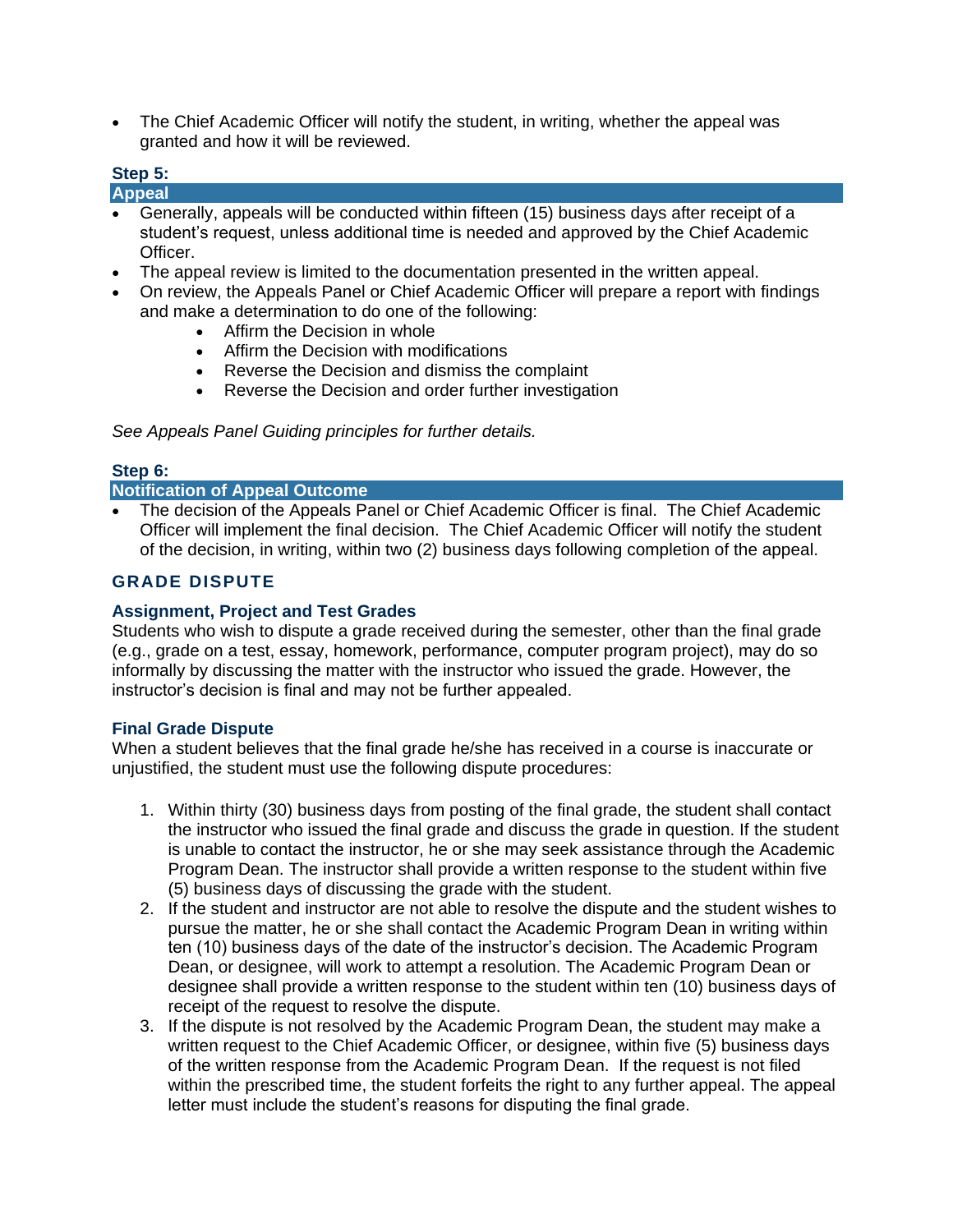4. The Chief Academic Officer will respond to the student within ten (10) business days. This decision is final.

# **APPEALS**

# **APPEALS PANEL COMPOSITION**

- The Chief Academic Officer will select a three-member Appeals Panel from a pool of individuals which includes faculty, staff, and students who have completed DL Stafford training as a Campus Safety Authority. If the Chief Academic Officer was involved in academic misconduct sanctions under appeal than the Chief Student Services Officer will select the Appeals Panel.
- One member of the Appeals Panel will serve as the chairperson.

#### Eligibility of Appeals Panel Members

Individuals (other than students) are eligible to serve on the Appeals Panel if they meet the following criteria:

- o The individual received training on appeal procedures.
- o The individual was not involved in any part of the complaint process.
- o Students may serve on an Appeals Panel if they meet the following criteria:
	- The student is in good academic standing and have completed at least 15 credits with a cumulative GPA of 2.0.
	- **•** The students is not under investigation for misconduct under any policy of the College.
	- **•** The student has not received disciplinary sanctions for misconduct under any policy of the College during any period of enrollment.

The President has final authority to approve all members of an Appeals Panel.

# **APPEALS PANEL PROCESS AND GUIDING PRINCIPLES**

- The Appeals Panel (Panel) conducts administrative reviews, not hearings or other legal proceedings. The Panel will review only information relevant to the reason for the appeal and give appropriate deference to the Decision. The Chief Student Services Officer may not participate in the appeal of behavioral misconduct sanctions.
- The appellant shall have the opportunity to provide the Panel written information relevant to procedural error or disproportionate sanctions.

### The Appeals Meeting

- Prior to the meeting, the Panel shall be provided with the following:
	- o Decision including evidence
	- o Request for appeal
	- o Student Code of Conduct
	- o Any applicable College policies
	- o Guidelines for Sanctions
	- o Written information relevant to procedural error or disproportionate sanctions provided by the appellant.
- The Panel will meet in closed session to decide the appeal. The chairperson will lead the meeting. A member of the panel will be assigned by the chairperson to keep a written record of the meeting.
- Participants at the meeting will include:
	- $\circ$  The Chief Academic Officer in a non-voting capacity to advise the Panel on the process. If the Chief Academic Officer was involved in academic misconduct